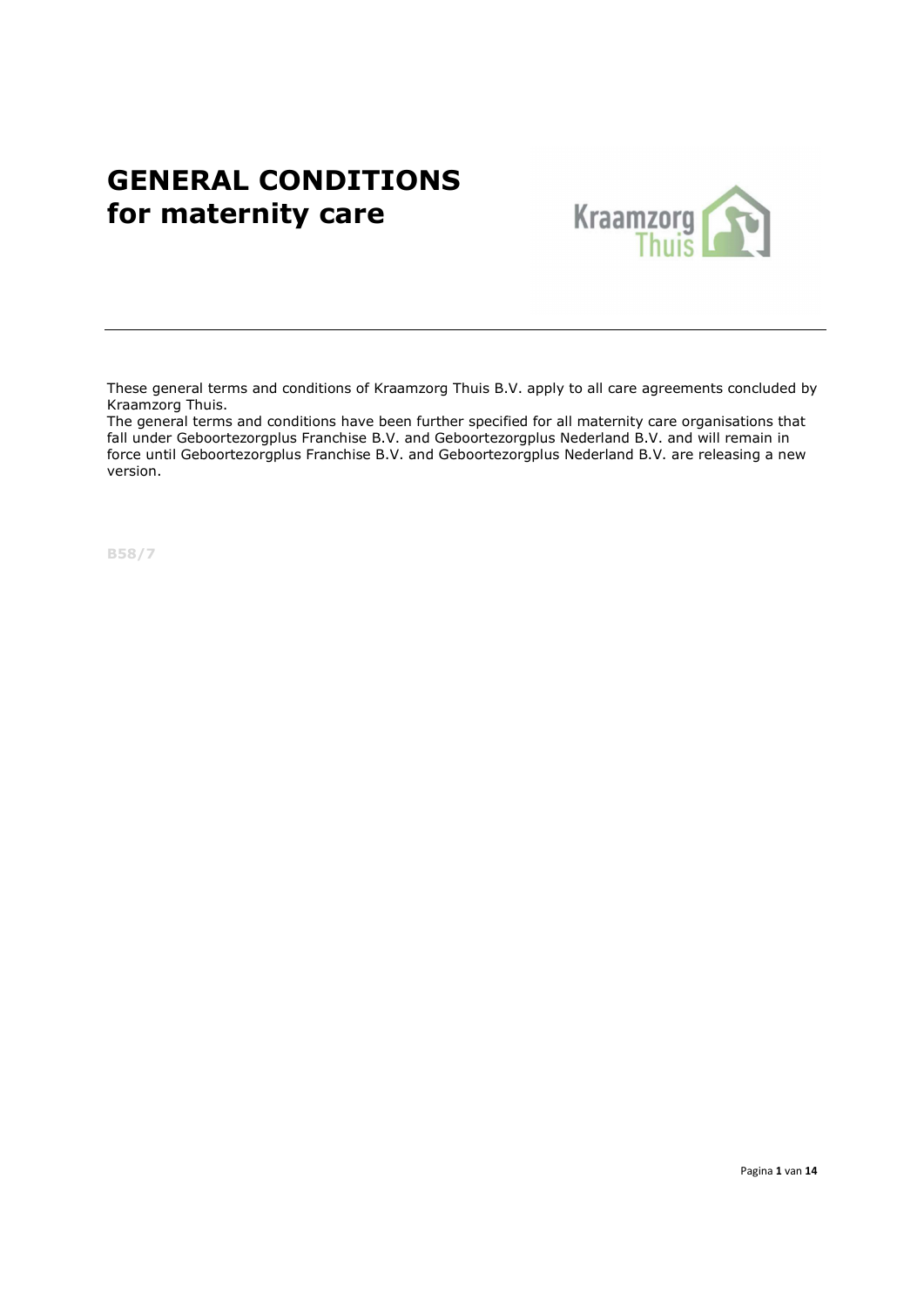| Inhoud |  |
|--------|--|
|        |  |
|        |  |
|        |  |
|        |  |
|        |  |
|        |  |
|        |  |
|        |  |
|        |  |
|        |  |
|        |  |
|        |  |
|        |  |
|        |  |
|        |  |
|        |  |
|        |  |
|        |  |
|        |  |
|        |  |
|        |  |
|        |  |
|        |  |
|        |  |
|        |  |
|        |  |
|        |  |
|        |  |
|        |  |
|        |  |
|        |  |
|        |  |
|        |  |
|        |  |
|        |  |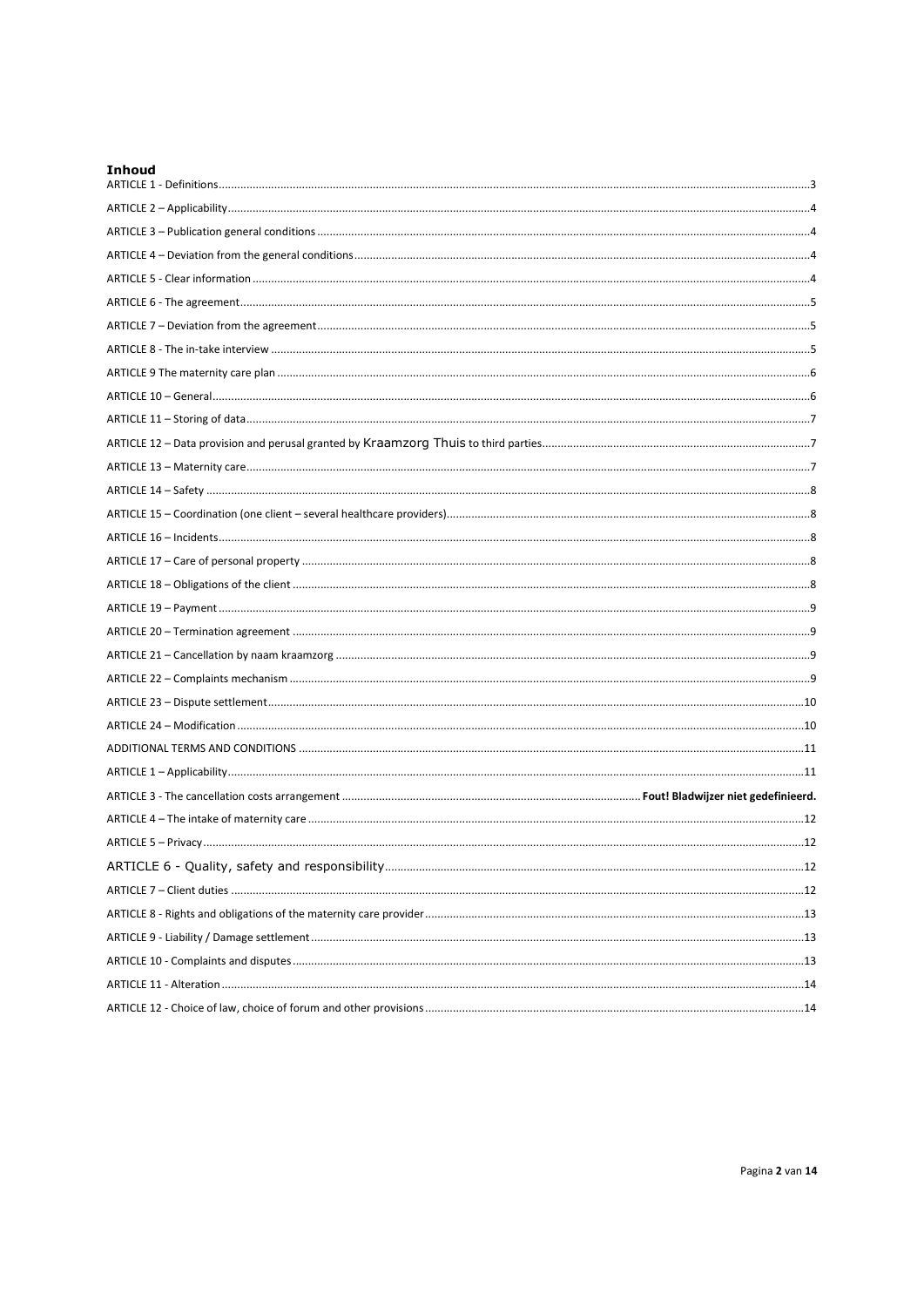# ARTICLE 1 - Definitions

| Client:              | The natural person purchasing maternity care from Kraamzorg Thuis. Thereby<br>is intended the pregnant person before and the new mother after childbirth.                                                                                                                                                                                                                                                                              |
|----------------------|----------------------------------------------------------------------------------------------------------------------------------------------------------------------------------------------------------------------------------------------------------------------------------------------------------------------------------------------------------------------------------------------------------------------------------------|
|                      | Maternity care provider: (legal) person providing maternity care, financed on grounds of healthcare<br>legislation 'Zorgverzekeringswet' (Zvw), whether or not in combination with<br>privately financed maternity care and/or additional services. Mentioned here<br>below: Kraamzorg Thuis.                                                                                                                                          |
| Midwife:             | An independent medical professional who assists the pregnant woman and her<br>partner during pregnancy and childbirth and is in regular contact with the<br>woman. Thereby is also intended such general practitioner as is operative as a<br>midwife.                                                                                                                                                                                 |
| Maternity carer:     | The natural person who provides maternity care and childbirth assistance under<br>the medical responsibility of the midwife.                                                                                                                                                                                                                                                                                                           |
| Maternity care:      | Care, support, instruction, and provision of information to the client and the<br>newborn.                                                                                                                                                                                                                                                                                                                                             |
|                      | Minimal maternity care: The statutory minimum number of hours of maternity care exclusive of<br>childbirth assistance of 24 hours distributed over eight days.                                                                                                                                                                                                                                                                         |
| Assessment:          | The assessment based on the maternity protocol 'Landelijk Indicatieprotocol<br>Kraamzorg' (LIP).                                                                                                                                                                                                                                                                                                                                       |
|                      | Landelijk Indicatieprotocol Kraamzorg (LIP): Protocol in which<br>a) is described what qualitatively responsible maternity care is<br>b) which arranges the number of hours of maternity care which are necessary<br>to provide sound maternity care to the client and the newborn.                                                                                                                                                    |
| Application:         | Request of the client to Kraamzorg Thuis to deliver maternity care.                                                                                                                                                                                                                                                                                                                                                                    |
| Agreement:           | The agreement concluded between the client and Kraamzorg Thuis regarding<br>maternity care.                                                                                                                                                                                                                                                                                                                                            |
| Intake:              | A personal or telephonic conversation between a representative of Kraamzorg<br>Thuis and the client before the 34th week of pregnancy, in which are<br>established, besides other things, the nature and scope of the maternity care to<br>be provided as well as the possible additional maternity care and services; what<br>the care needs of the client are and what is expected of the client in order to<br>receive proper care. |
| Practice supervisor: | The natural person assisting an apprentice maternity carer or intern in the<br>workplace/traineeship.                                                                                                                                                                                                                                                                                                                                  |
| JGZ-transfer:        | Transfer of data from the maternity period about, e.g., the newborn, the home<br>situation, childbirth, and the course of the maternity period, to youth<br>healthcare institutions 'jeugdgezondheidszorg'.                                                                                                                                                                                                                            |
| Incident:            | Any unsought or unforeseen event in the maternity process with direct<br>consequences or in the long term for the client and/or the newborn.                                                                                                                                                                                                                                                                                           |
| Written:             | By written is also intended digital or by e-mail.                                                                                                                                                                                                                                                                                                                                                                                      |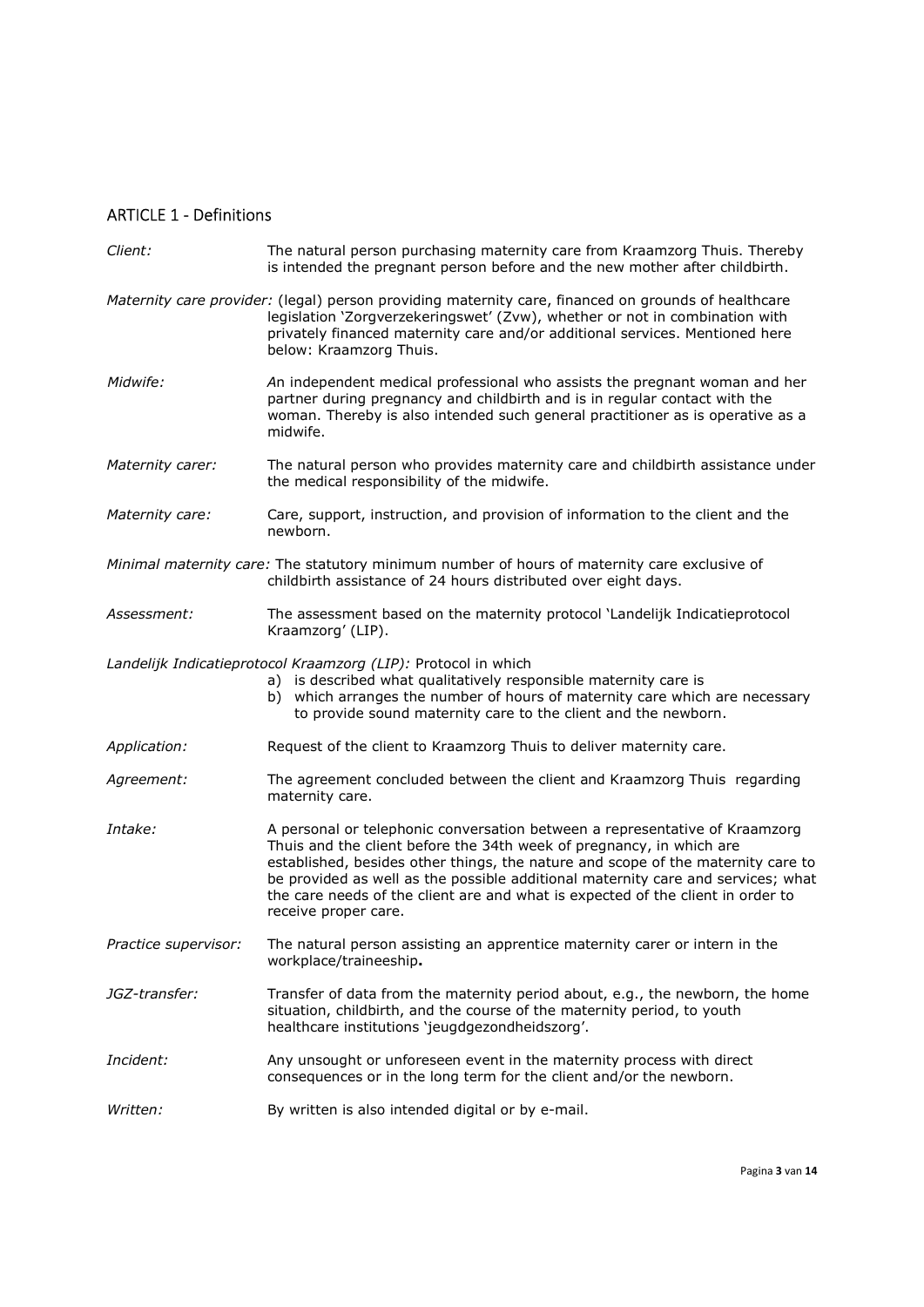Electronic channel: The transmission or storage of data through a website, the internet, or e-mail.

Arbitration committee: The sectorial arbitration committee 'Geschillencommissie Verpleging Verzorging en Geboortezorg', falling under the foundation for arbitration 'Stichting De Geschillencommissie' in The Hague. Franchise: Franchise is a collaboration between two entrepreneurs: the franchisor and the franchisee. The franchisor (Geboortezorgplus Franchise B.V.) has developed a successful formula in the field of maternity care and gives the franchisee (Kraamzorg Thuis) the opportunity to exploit that concept in a certain region. In this system, the largest high-quality maternity care in the region is deployed, with the national knowledge and benefits. This is a close form of cooperation in which the efficient division of tasks and uniform working method to the market serve as a basis. Geboortezorgplus Geboortezorgplus Franchise B.V. and Geboortezorgplus Nederland B.V. have a reciprocal partnership.

# ARTICLE 2 – Applicability

- 1. These general conditions are applicable to the agreement.
- 2. These general conditions describe the rights and obligations of the healthcare provider and client.
- 3. These general conditions leave provisions of mandatory law unaffected.

## ARTICLE 3 – Publication general conditions

- 1. Kraamzorg Thuis hands over these general conditions to the client prior to or upon the conclusion of the agreement and clarifies it upon request of the client verbally.
- 2. a. If the agreement is concluded through an electronic channel, then the general conditions can be furnished through electronic channels, in such a manner that they can be stored so they will be accessible later on;
	- b. If the agreement is not concluded through an electronic channel, then the general conditions can also be furnished in a comparable way through electronic channels, but only if the consumer agrees with this.

# ARTICLE 4 – Deviation from the general conditions

Kraamzorg Thuis cannot deviate from these general conditions, unless such has been explicitly established with the client and the deviation is not to the disadvantage of the client or the newborn. Deviations must be established in writing.

#### ARTICLE 5 - Clear information

- 1. Kraamzorg Thuis makes sure that he has such information available (in writing or on the website) which enables the client to make a proper comparison with other maternity care providers, so as to be able to choose.
- 2. In this information, Kraamzorg Thuis states in any case:
	- A. that an agreement is concluded at the time when Kraamzorg Thuis accepts the application; B. that the client has the right until 14 days after acceptance by Kraamzorg Thuis to annul the
	- agreement; C. any possible reservations regarding the ability to deliver the maternity care which is to be established.
- 3. Kraamzorg Thuis makes sure that the client remains sufficiently informed during the effective time of the agreement regarding matters which are relevant for her and for the newborn concerning the implementation of the agreement.
- 4. Kraamzorg Thuis checks whether the client has understood the information before accepting an application.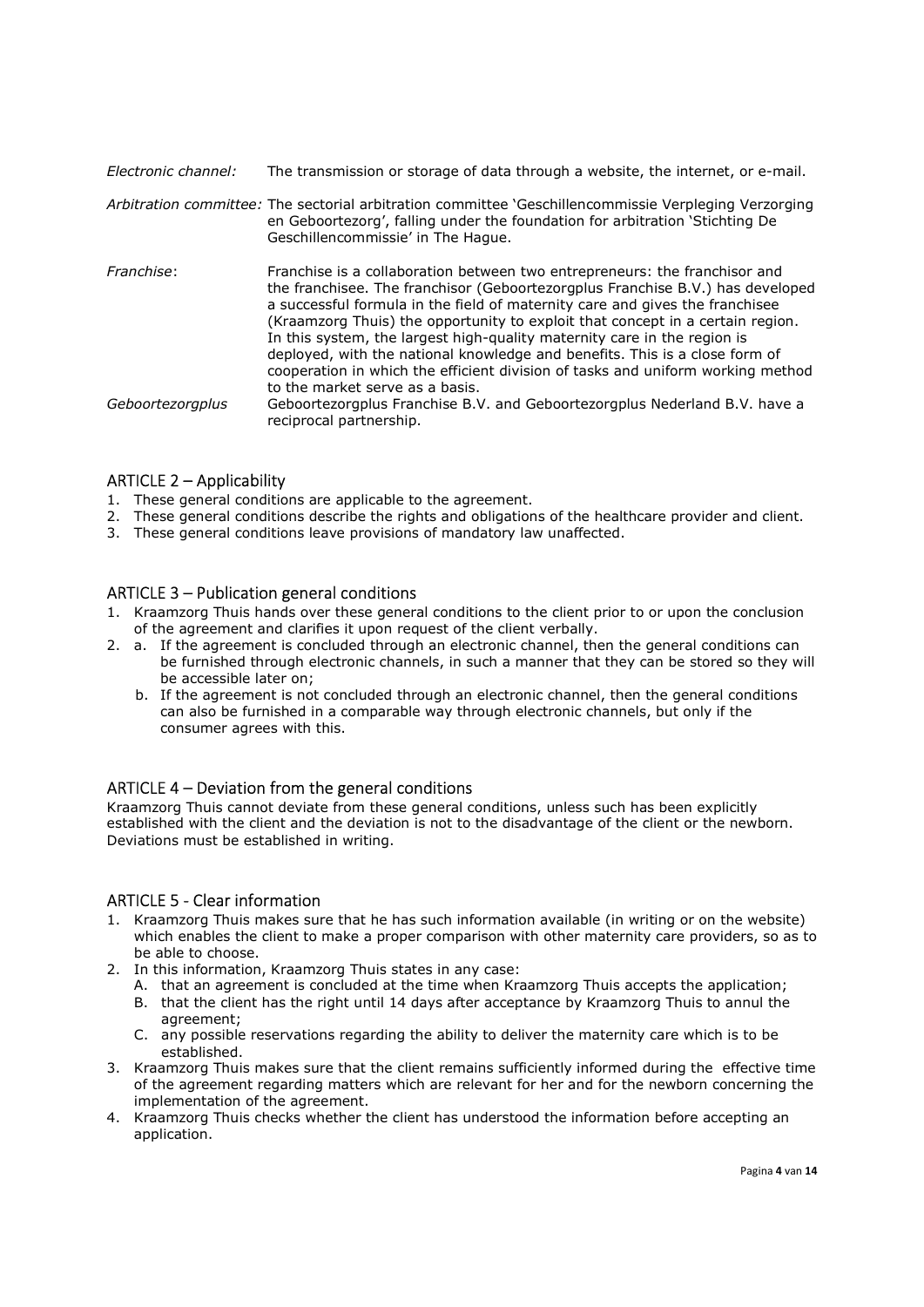## ARTICLE 6 - The agreement

- 1. The written or digital application by the client constitutes the request to Kraamzorg Thuis to deliver maternity care to the client. Kraamzorg Thuis accepts the application in writing or digitally, whereby the agreement is adopted. The client has the right until 14 days after conclusion of the agreement to cancel the agreement (free of charges).
- 2. If the client applies telephonically, Kraamzorg Thuis subsequently sends a signed agreement in duplicate to the client, with the request to send back a copy signed by her. In this case, the agreement becomes effective after the signing by the client.
- 3. If the client is younger than 18, then the client must have the agreement signed, despite the fact that as from the age of 16 she can legally enter into a medical contract (WGBO), by a legal representative on account of the financial guarantee until the age of 18.
- 4. The agreement comprises in any case:
	- a. a reference to the LIP for the nature and scope of the maternity care. The nature and scope of the maternity care is established during the in-take interview (before the 34th week of pregnancy) in writing;
	- b. if the application is made prior to the 5th month of pregnancy, a clause that the indicated hours are delivered on the basis of the LIP;
	- c. if the application is made in or after the 5th month of pregnancy, a clause that in any case the minimum maternity care is guaranteed;
	- d. if applicable, a clear description of the reservations regarding the ability to deliver the established maternity care and the consequences thereof;
	- e. that arrangements for additional maternity care and services are discussed during the in-take interview (see article 8) and recorded in writing in an addendum to the agreement. If this results in costs for client, a specification of these costs must be included in this addendum;
	- f. a clause that client owes a statutory own contribution over the delivered hours of maternity care. No own contribution needs to be paid over the hours of childbirth assistance;
	- g. an arrangement concerning permission for the use of data of the client and the newborn; - for legally obliged measuring of health-care related quality indicators and for the
		- measuring of client experiences in healthcare at VSV and organisational level;
		- in the context of the internal quality cycle and the internal quality improvement;
		- for controls by healthcare insurers for the purpose of the implementation of the contract with Kraamzorg Thuis in accordance with the applicable rules;
		- for the transfer of data to youth healthcare institutions;
	- h. a possible cancellation costs arrangement;
	- i. a clause that modification of the agreement is only possible after consultation between maternity care provider and client and that it must be established in writing;
	- j. a reference to these general conditions and the applicability thereof.

# ARTICLE 7 – Deviation from the agreement

- 1. Deviation from the established maternity care hours can only be arranged through mutual consultation and must be recorded in writing. Deviation from the legally prescribed minimum maternity care is not possible. In case of deviation from the agreement, a reparation can be agreed on by both parties in writing.
- 2. An own contribution is only owed by the client after deviation from the agreement over the number of hours of maternity care effectively consumed.

#### ARTICLE 8 - The in-take interview

- 1. During the in-take interview, the assessment for the number of hours of maternity care is discussed with the client. In this interview is discussed:
	- a. the procedure to obtain a (re)assessment in conformity with the LIP and the explanation of the (re)assessment and the consequences of premature termination of the maternity care by the client;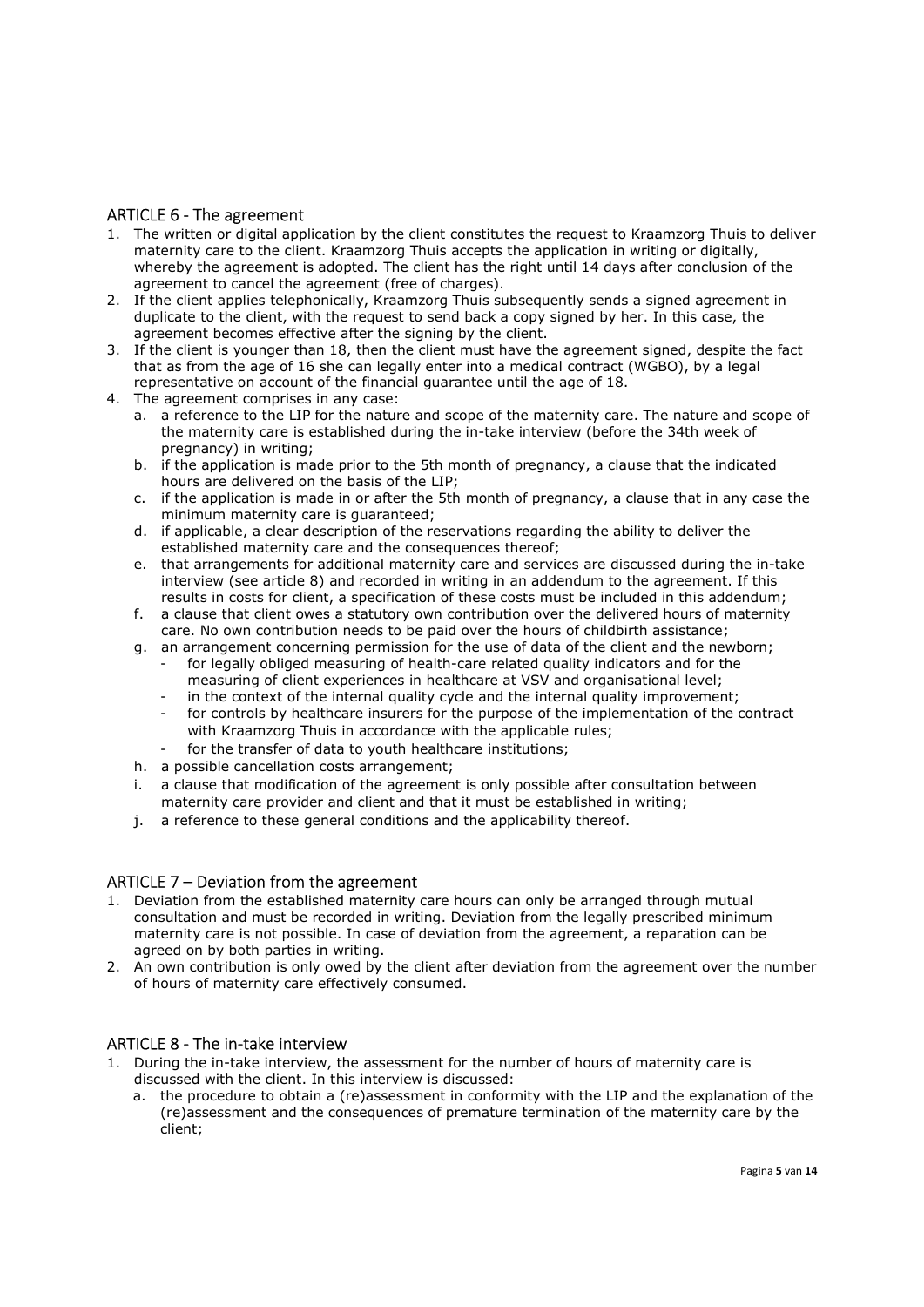- b. the determination of the nature and scope of the maternity care to be delivered based on the LIP and the wishes of the client;
- c. a description and the possible establishment of the additional maternity care (refunded by healthcare insurer in an additional package or privately financed) and of the services which the client can make use of and the possible determination of what is established according to article 6 section 4e.
- 2. Before or during the in-take, Kraamzorg Thuis supplies the client with written information about at least the following points:
	- a. the distribution of responsibilities between maternity carer and midwife;
	- b. the existence of a client version of the standard of care;
	- c. key management;
	- d. what measures the client must take to enable the maternity carer to work safely in conformity with the regulations regarding labour conditions and hygiene;
	- e. the use of the car of the client and/or partner by the maternity carer;
	- f. the parking policy;
	- g. the privacy policy;
	- h. the medication policy;
	- i. the information duty towards client regarding the deployment of trainee maternity carers and the consent obligation for the deployment of trainees;
	- j. the possible cancellation costs arrangement;
	- k. the consequences of the law on working hours 'Arbeidstijdenwet' and the union contract ('cao') for the deployment of maternity carers;
	- l. claims settlement: the arrangement for the compensation of damage caused by the employee of Kraamzorg Thuis.
- 3. The arrangements made during the in-take interview are recorded in writing (see article 6 section 4 under e).

## ARTICLE 9 The maternity care plan

- 1. The maternity carer prepares a maternity care plan in writing, based on the assessment from the assessment protocol 'Landelijk Indicatieprotocol' (LIP) and 7 through mutual consultation with the client, at the start of the maternity care.
- 2. In the maternity care plan, the objectives and arrangements are established and aligned with the wishes, habits, and circumstances of the client and the newborn.
- 3. In the maternity care plan is furthermore established in any case:
	- what family members or other carers from the own network are involved in the provision of maternity care;
	- the arrangements made for support, instruction, and information to be provided by the maternity carer to partner and/or other family members;
	- the moments of evaluation of the maternity care plan.
- 4. If the maternity carer is unable to provide the established maternity care in conformity with the maternity care plan, the maternity carer/maternity care provider immediately informs the client accordingly. If the client cannot/does not want to receive the established maternity care in conformity with the maternity care plan, the client immediately informs the maternity carer, and outside the working hours of the maternity carer, Kraamzorg Thuis accordingly. Through consultation and agreement with the client, the maternity care plan is subsequently adjusted by the maternity carer.
- 5. The maternity care plan is a component of the childbirth care plan which the coordinating healthcare provider has prepared jointly with the pregnant person.

#### ARTICLE 10 – General

- 1. To the data intended in this chapter applies fully what is established in the law on data protection (Wbp) (as from 25 May 2018: General Data Protection Regulation).
- 2. To the extent the data intended in this chapter fall under the articles 7:446 7:468 of the Civil Code (BW), it applies fully as established there.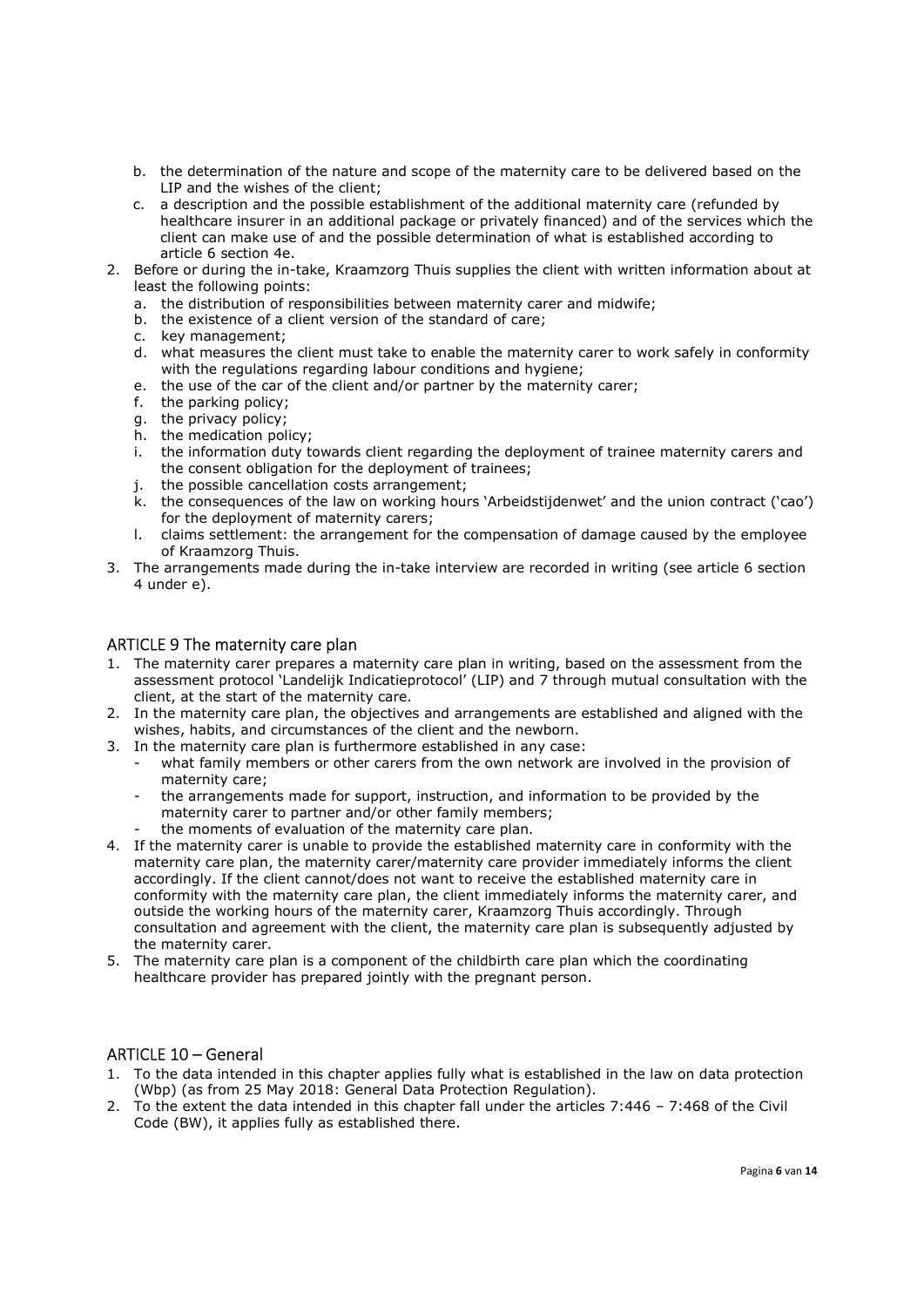#### ARTICLE 11 – Storing of data

- 1. Kraamzorg Thuis must keep data on the client and the newborn. This data is determined in the agreement, the LIP-form, the JGZ-transfer, the hour-registration and a display of the registration, interpretation, and actions to be taken for the client and/or the newborn for the purpose of the signalling of health issues.
- 2. Upon termination of the agreement, Kraamzorg Thuis keeps the above data and this data remains at the disposal of both Kraamzorg Thuis and the client. The client receives a copy if she so wishes. For the data intended in article 7:454 of the Civil Code (BW), the retention period and the rights of the client regarding correction and destruction established there apply. For other data, the standard mentioned in Wbp is effective.

#### ARTICLE 12 – Data provision and perusal granted by Kraamzorg Thuis to third parties

- 1. Without the written consent of the client, Kraamzorg Thuis does not provide data (for perusal) regarding the client and the newborn to third parties, except to comply with a legal obligation or to observe the reporting code for child abuse in the event permission cannot be requested on account of the safety of the child/family.
- 2. By third parties as intended in the first section are not intended the midwife and the person involved on behalf of and/or by order of Kraamzorg Thuis in the delivery of the maternity care, to the extent the providing of data (for perusal) is necessary for the activities to be conducted by these.
- 3. After the decease of the client and/or the newborn, Kraamzorg Thuis makes available for perusal, if so requested, the data kept by Kraamzorg Thuis to the survivors, to the extent the client has given her written consent for this, or her consent may be presumed.
- 4. The maternity carer and those who are involved on behalf of and/or by order of Kraamzorg Thuis in the delivery of maternity care, are bound by a non-disclosure obligation. Kraamzorg Thuis informs the client accordingly.

#### ARTICLE 13 – Maternity care

- 1. Kraamzorg Thuis delivers maternity care with due regard for:
	- a. the standards "responsible maternity care" as they have been established by representative organisations of in any case maternity care providers and clients through consultation with healthcare inspection 'Inspectie voor de Gezondheidszorg',
		- b. the healthcare standard as established by 'Zorginstituut Nederland',
	- c. and the healthcare described in the LIP.
- 2. Kraamzorg Thuis ensures that all maternity carers who provide maternity care within the organisation of Kraamzorg Thuis or by order of Kraamzorg Thuis to the client:
	- a. are competent and qualified to this effect at all times;
	- b. are listed in the Quality Register of the expertise centre for maternity care 'Kenniscentrum Kraamzorg';
	- c. act in accordance with the professional standards applicable to the maternity carer, including the guidelines of the occupational group and in any case as a reasonably competent and reasonably acting professional. Deviation from the professional standard must be motivated and explained by the maternity carer towards the client. The maternity carer takes note of the deviation and the explanation to the client in the maternity care plan.
- 3. The trainee maternity carer may exclusively provide maternity care under the supervision of a practice supervisor.
- 4. Kraamzorg Thuis takes care of the continuity of the maternity care.
- 5. Maternity care is actually provided by Kraamzorg Thuis. In the context of the franchise cooperation/sub-contractership referred to above, the care provided to you will also be administered and declared in and by Geboortezorgplus Nederland B.V. (AGB code 33006297).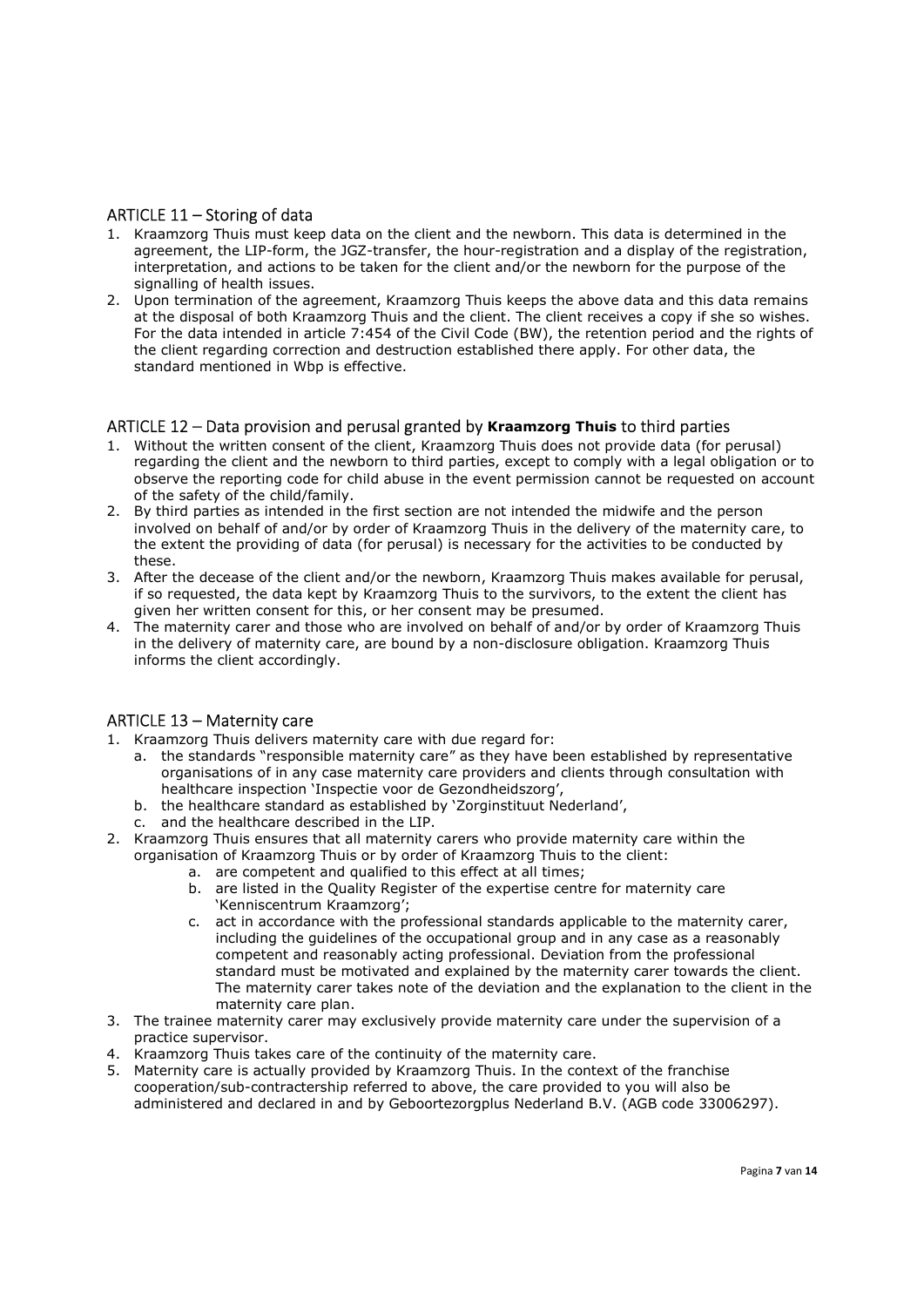## ARTICLE 14 – Safety

Kraamzorg Thuis makes use of valid material needed for the exercise of the vocation.

#### ARTICLE 15 – Coordination (one client – several healthcare providers)

If the client and/or the newborn is cared for by two or more healthcare providers who on behalf or by order of Kraamzorg Thuis are involved in the delivery of the maternity care, Kraamzorg Thuis makes sure that:

- a. all healthcare providers involved inform each other upon change of shifts or through the maternity care plan and if necessary, inquire each other about relevant data of the client and/or the newborn, whereby the experience of the client is taken into account and the client is informed about this;
- b. the tasks and responsibilities regarding the provision of maternity care to the client and/or the newborn are clearly delineated and aligned between the involved healthcare providers;
- c. all healthcare providers keep updated and consult the maternity care plan.

## ARTICLE 16 – Incidents

- 1. As soon as possible after an incident, Kraamzorg Thuis informs the client regarding:
	- a. the nature and cause of the incident;
	- b. whether, and what, measures have been taken to prevent similar incidents.
- 2. If an incident has impact on the health condition of the client and/or the newborn, the maternity immediately discusses this with the midwife.
- 3. The maternity carer provides adequate maternity care upon instruction of the midwife so as to limit the impact of the incident on the client and/or the newborn.
- 4. If an incident requires direct intervention, the maternity carer takes action forthwith and reports this as soon as possible to the midwife.
- 5. The maternity care organisation takes care of the adequate reporting of incidents in the registration systems intended for this.

#### ARTICLE 17 – Care of personal property

Kraamzorg Thuis makes sure that those who are involved in the maternity care for the client and the newborn under his responsibility handle their property with care.

#### ARTICLE 18 – Obligations of the client

- 1. The client identifies herself prior to the adoption of the agreement or during the effective time of the agreement upon request of Kraamzorg Thuis by way of a legally approved, valid ID.
- 2. The client provides Kraamzorg Thuis, also in response to the latter's questions, to the best of her knowledge, with the information and the assistance which the latter reasonably requires for the implementation of the agreement.
- 3. The client refrains from conduct such as aggression, discrimination, (sexual) harassment and/or other behaviour which is harmful to the health or wellbeing of the maternity carer and other persons who work at or by order of Kraamzorg Thuis. The client also exerts herself to let family members and visitors refrain from the above behaviour.
- 4. The client renders all necessary assistance to enable Kraamzorg Thuis to provide maternity care in accordance with the regulations concerning labour conditions and hygiene.
- 5. The client must offer the maternity carer and other persons who work at or by order of Kraamzorg Thuis the opportunity to carry out their tasks as established in the maternity care plan or within the framework of safety.
- 6. As soon as the client receives maternity care and/or services from another maternity care provider, she informs Kraamzorg Thuis concerning.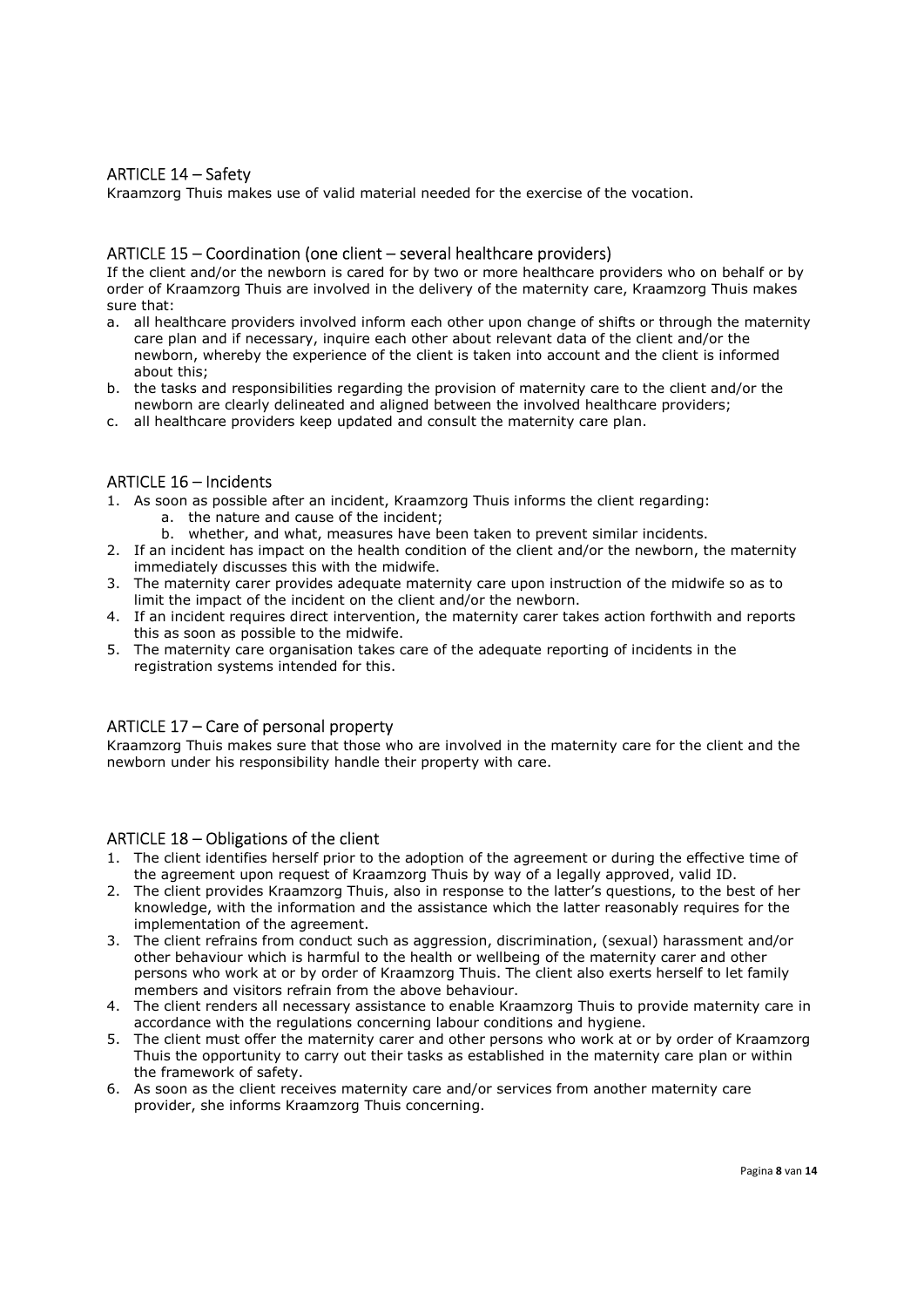- 7. The client must report damage she has identified within 5 days after completion of the maternity care to Kraamzorg Thuis in writing.
- 8. The client is considered to be insured against statutory liability.

## ARTICLE 19 – Payment

- 1. The client owes Kraamzorg Thuis the established price for the established maternity care and services, to the extent these are not owed directly by the healthcare insurer pursuant to healthcare legislation Zvw.
- 2. For the established costs of additional maternity care, the own contribution and/or services as intended in article 6 section 4 under e and f, Kraamzorg Thuis (or in case of a personal contribution Geboortezorgplus Franchise B.V./ Geboortezorgplus Nederland B.V.), sends the client a clear and itemized invoice.
- 3. After expiry of a payment term of 30 days, Kraamzorg Thuis sends a reminder, granting the client the opportunity to pay still within 14 days after receipt of the reminder.
- 4. If after expiry of the second payment term the payment still has not been settled, Kraamzorg Thuis has the right to bill statutory interest and extrajudicial collection costs as from the expiry of the first payment term.

#### ARTICLE 20 – Termination agreement

- 1. The agreement ends:
	- a. Through the recovery of the client at a hospital if she does not return home from hospital within 10 days after childbirth and the newborn during these 10 days does not need maternity care, unless the client is insured additionally for deferred maternity care;
	- b. Through the recovery of the newborn at a hospital if he/she does not return home from hospital within 10 days after childbirth and the client does not need maternity care during these 10 day, unless the client is insured additionally for deferred maternity care;
	- c. Upon mutual agreement as established in writing;
	- d. Through the decease of the client if the newborn does not need maternity care;
	- e. Through the decease of the foetus or newborn if the client does not need maternity care; f. Pursuant to medical grounds pertaining to the client.
- 2. If the client cancels the agreement unilaterally otherwise than on the basis of the above, Kraamzorg Thuis can charge cancellation costs.

#### ARTICLE 21 – Cancellation by naam kraamzorg

Kraamzorg Thuis can only cancel the agreement in writing for weighty reasons, on condition the following conditions have been met:

- a. Kraamzorg Thuis has discussed the grounds on which the intended cancellation is based with the client;
- b. Kraamzorg Thuis has discussed a suitable alternative with the client;
- c. Kraamzorg Thuis has pointed out the possibility to the client to file a complaint.

#### ARTICLE 22 – Complaints mechanism

- 1. The healthcare provider applies an arrangement for the receipt and handling of complaints based on complaints legislation for healthcare 'wet Kwaliteit Klachten en Geschillen Zorg' (WKKGZ), as sufficiently publicised, and handles the complaint in accordance with this complaints mechanism.
- 2. A component of the complaints mechanism is the complaints officer as intended by WKKGZ. He takes care, amongst other matters, of the receipt of the complaint, he can mediate and propose a solution for the complaint. This complaints officer works independently from management/the executive board/owner of the healthcare provider. Name and contact information of this officer are listed in the complaints mechanism referred to above.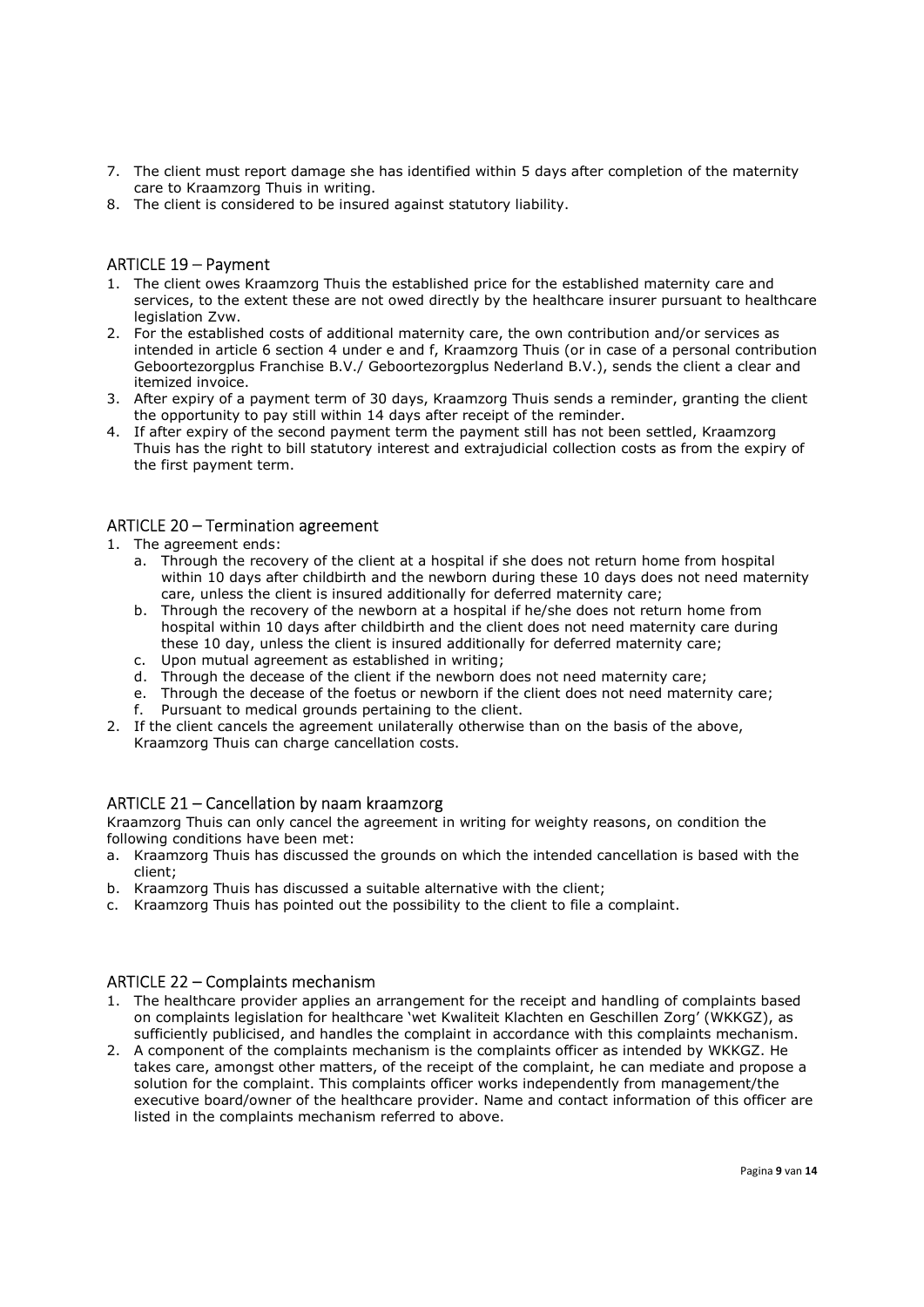3. The complaints mechanism is placed in a way it can be found easily on the website of the healthcare provider. If so desired, the client receives a paper version thereof.

#### ARTICLE 23 – Dispute settlement

- 1. A dispute arises if the procedure as described in article 22 has not been properly observed or has not led to the elimination of the complaint to a sufficient degree or if it may not reasonably be expected of the client that she will submit the complaint to the healthcare provider first.
- 2. The client and the healthcare provider can submit a dispute to the arbitration committee as mentioned in the complaints and disputes mechanism of the healthcare provider and as compliant with the legal requirements.
- 3. The disputes arrangement meets the requirements of WKKGZ and has been coordinated with representative parties of clients/consumers.
- 4. The arbitration committee handles complaints and claims and can attribute compensation to a maximum amount of € 25,000.
- 5. The disputes arrangement is placed in a way it is easy to find on the website of the healthcare provider. If so desired, the client will receive a paper version thereof.

## ARTICLE 24 – Modification

These general conditions can only be modified through consultations between Bo Geboortezorg on the one hand and 'Consumentenbond', 'LOC Zeggenschap in de zorg' and 'Patiëntenfederatie Nederland' on the other.

These general terms and conditions have been drawn up by the Sociaal-Economische Raad with additions (in the area of franchise cooperation) from Kraamzorg Thuis, Geboortezorgplus Franchise B.V. and Geboortezorgplus Nederland B.V.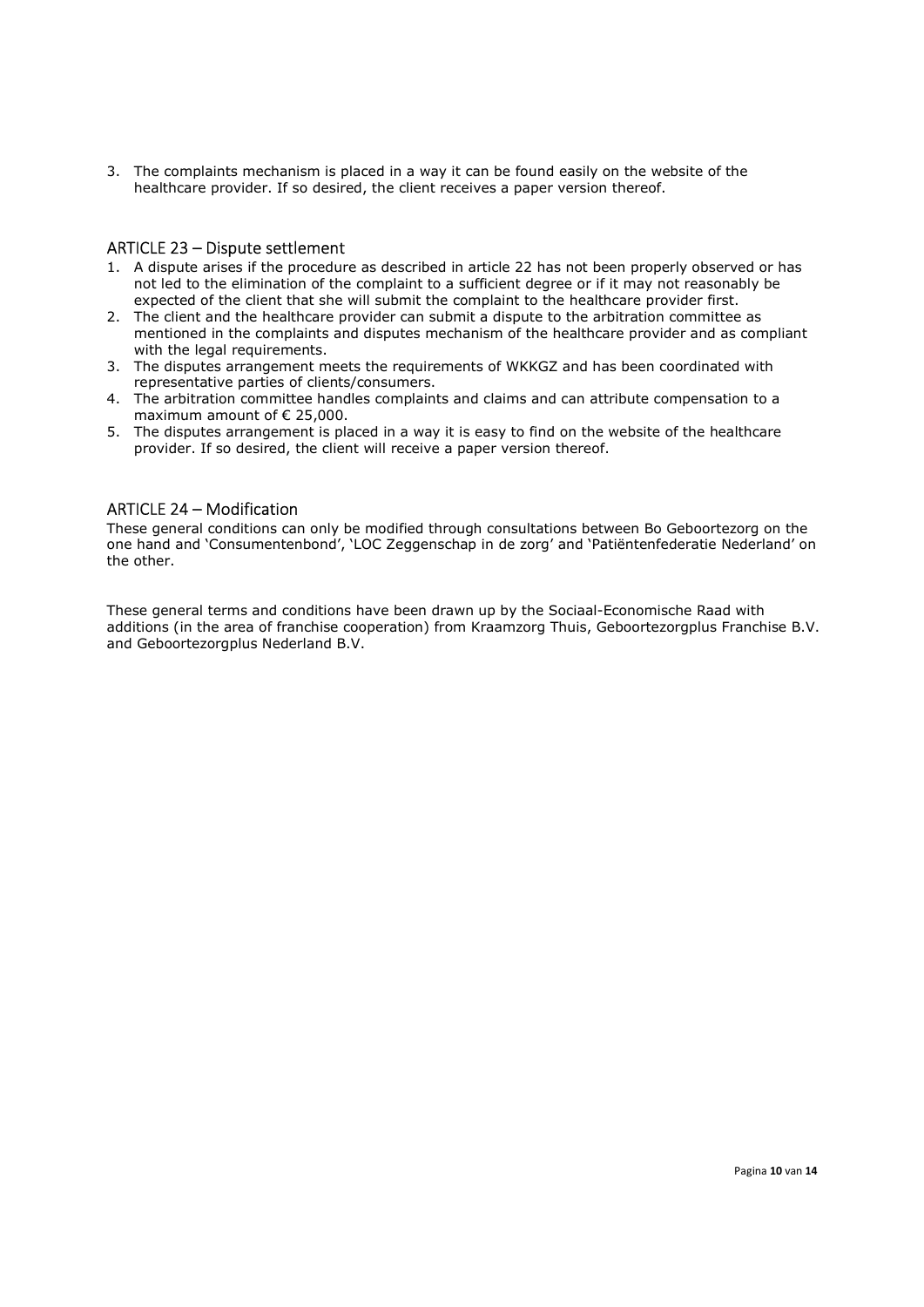## ADDITIONAL TERMS AND CONDITIONS

## ARTICLE 1 – Applicability

These conditions are supplementary to the General Conditions drawn up by the Sociaal-Economische Raad (Articles 1 to 24). These additional general terms and conditions, as well as the General Terms and Conditions, apply to all agreements, as well as to all amendments to agreements concluded between the customer and Kraamzorg Thuis.

#### ARTICLE 2 - The agreement

1. For all forms of registration, Kraamzorg Thuis must sent a (digital) confirmation of the application to the client after registration. The care contract will be established immediately in the case of digital or written registration; in the case of oral or telephone registration, the contract will be concluded after receipt of this confirmation.

The following general terms and conditions are deemed to be included verbatim in the agreement:

- 2. The reservations for the provision of maternity care are included in these supplementary general terms and conditions. If registration has taken place for the fifth month, Kraamzorg Thuis will do its utmost to deliver the indicated hours. In the event of unforeseen situations, Kraamzorg Thuis reserves the right to deviate downwards from the number of indicated hours. This depends on the period in which the maternity care is required and the moment of registration.
- 3. If you register in or after the fifth month of pregnancy, the minimum maternity care is guaranteed in any case.
- 4. Kraamzorg Thuis provides at least the legally prescribed minimum maternity care.
- 5. Kraamzorg Thuis will initially try to claim the maternity care provided to you from your health insurer. However, the "personal contribution" owed by you will, if possible, be invoiced directly to you. This also applies in the event that extra hours of maternity care are (or must be) indicated, which according to your policy are not eligible for reimbursement by your health insurer.

#### ARTICLE 3 - The cancellation costs arrangement

- 1. Termination is only possible in writing or electronically (by e-mail).
- 2. The client has the right to terminate the care agreement free of charge in the following cases:
	- a. up to 14 days after entering into the care agreement or receipt of the care agreement
	- b. when the client moves to an address outside the operating area of Kraamzorg Thuis;
	- c. Through the recovery of the client at a hospital if she does not return home from hospital within 10 days after childbirth and the newborn during these 10 days does not need maternity care, unless the client is insured additionally for deferred maternity care;
	- d. Through the recovery of the newborn at a hospital if he/she does not return home from hospital within 10 days after childbirth and the client does not need maternity care during these 10 day, unless the client is insured additionally for deferred maternity care;
	- e. Upon mutual agreement as established in writing;
	- f. Through the decease of the client if the newborn does not need maternity care;
	- g. Through the decease of the foetus or newborn if the client does not need maternity care;
	- h. Pursuant to medical grounds pertaining to the client.
- 3. If a termination does not meet the above mentioned conditions, a termination fee will be charged: Registration: € 50,-
	- Registration + intake:  $\epsilon$  130,- (if intake has already taken place)
	- Within two months for the due date:  $\epsilon$  150,-
- 4. If the client does not use Kraamzorg Thuis to provide the agreed care during or after the delivery, this will be regarded as a termination of the agreement, unless there is a case of force majeure on the part of the client. Force majeure on the part of the client shall be understood to mean a shortcoming that is not attributable to the fault of the client and should not remain at the client's expense on the basis of the law, legal act or generally accepted practice.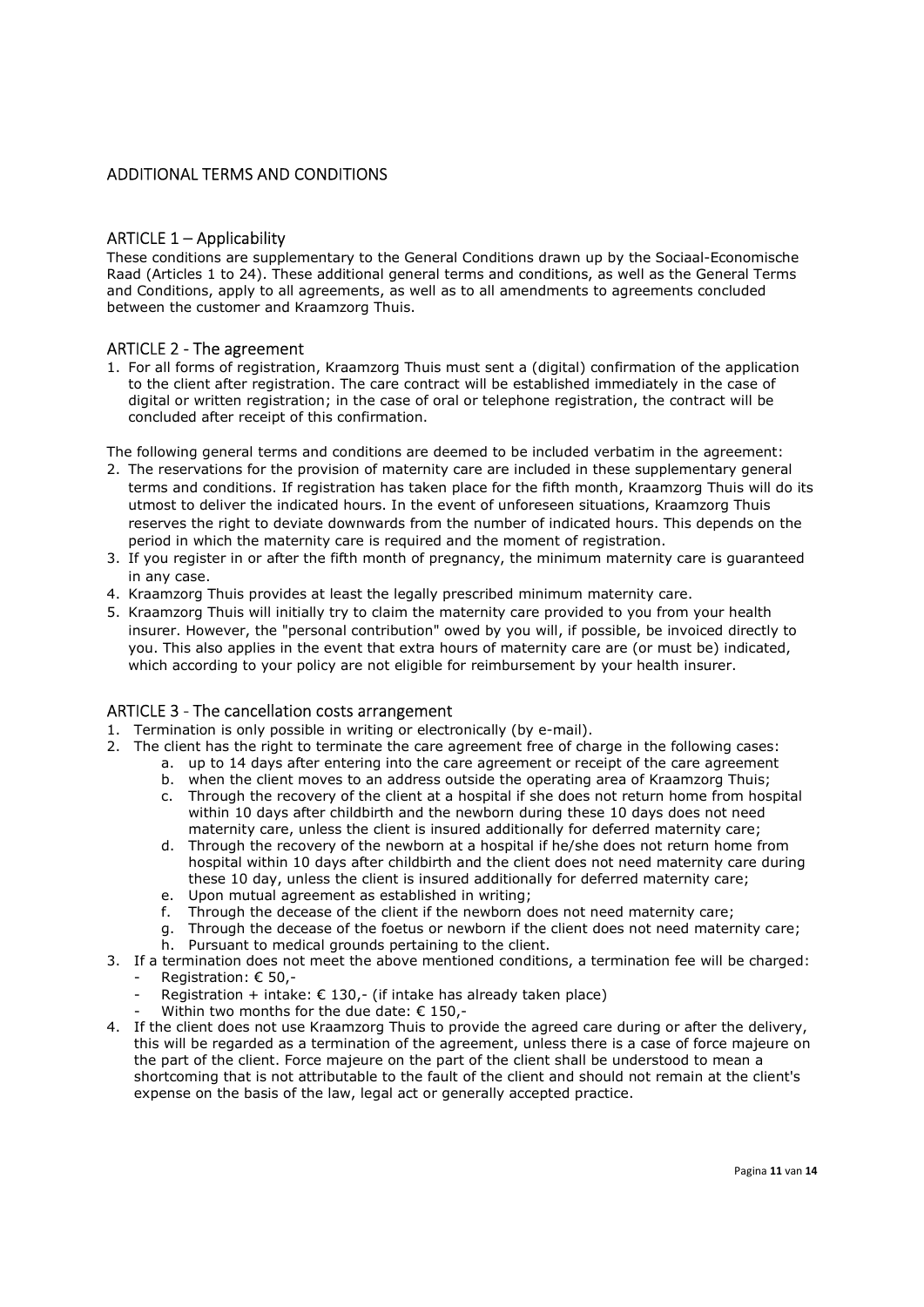# ARTICLE 4 – The intake of maternity care

- 1. The intake will take place before the 34th week of pregnancy at the latest, provided that there is a timely registration as well as good accessibility and/or effort on the part of the client to make the appointment.
- 2. At the intake, the health and safety checklist is used to check whether the working environment is safe for the maternity carer (working conditions and hygiene). If anything is found that is not in order, it must be prepared before the start of the care.
- 3. If the client wishes to purchase additional maternity care or certain products/services, this will be recorded on the intake form as well as the costs involved.
- 4. In the case of privately funded care, the total costs of the care provided will be borne by the client. This will be discussed during the intake.

## ARTICLE 5 – Privacy

- 1. When providing services, Kraamzorg Thuis will apply the applicable privacy legislation (including the AVG).
- 2. Kraamzorg Thuis and its employees shall be obliged to keep confidential all matters relating to the client which have come to their knowledge by reason of their position, and of which they know or can reasonably suspect that they are obliged to keep them confidential.
- 3. The client has the right to inspect his personal data, as well as the right to copy, supplement, correct, block, destroy and delete his data.
- 4. In order to give access to, or provide personal data to anyone who is not involved in the provision of care, the Kraamzorg Thuis requires the express and specific consent of the client.
- 5. We are legally obliged to evaluate the maternity care provided. That is why you will be asked by email to appreciate the maternity care provided to you after the completion of the maternity care. This request will be sent to you at the e-mail address indicated by you.

#### ARTICLE 6 - Quality, safety and responsibility

- 1. Mother and child care is the maternity carer priority. Domestic tasks are subordinate to this at all times.
- 2. The midwife is responsible for the childbirth. The maternity carer will always consult with the midwife in the event of any problems.
- 3. The Working Hours Act and the Applicable Collective Labour Agreement (CAO) will be taken into account when deploying maternity carers.

#### ARTICLE 7 – Client duties

The care may be stopped by Kraamzorg Thuis if the client does not provide all the necessary cooperation to enable Kraamzorg Thuis to provide maternity care in accordance with the regulations for a safe working environment and workable conditions. This means working conditions, hygiene and manners. Appropriate facilities must also be available so that the maternity carer can provide proper care for the mother and child. These matters are discussed during the intake by means of a checklist.

- 1. Before starting care, the bed of the midwife must be at a minimum height of 80 cm.
- 2. Availability of two safe metal jugs, seamless, with rubber plate in the cap.
- 3. Suitable facilities are available for the maternity carer for the provision of services.
- 4. Our maternity care organisation applies a Code of Conduct, in which the standards of conduct are described. This Code of Conduct is available on request at Kraamzorg Thuis or can be viewed on the website. The client is expected to behave in accordance with this Code of Conduct.
- 5. During the provision of services by the maternity carer, the client must be at home.
- 6. If the client does not comply with the provisions of this article, Kraamzorg Thuis is entitled to refuse the delivery of services.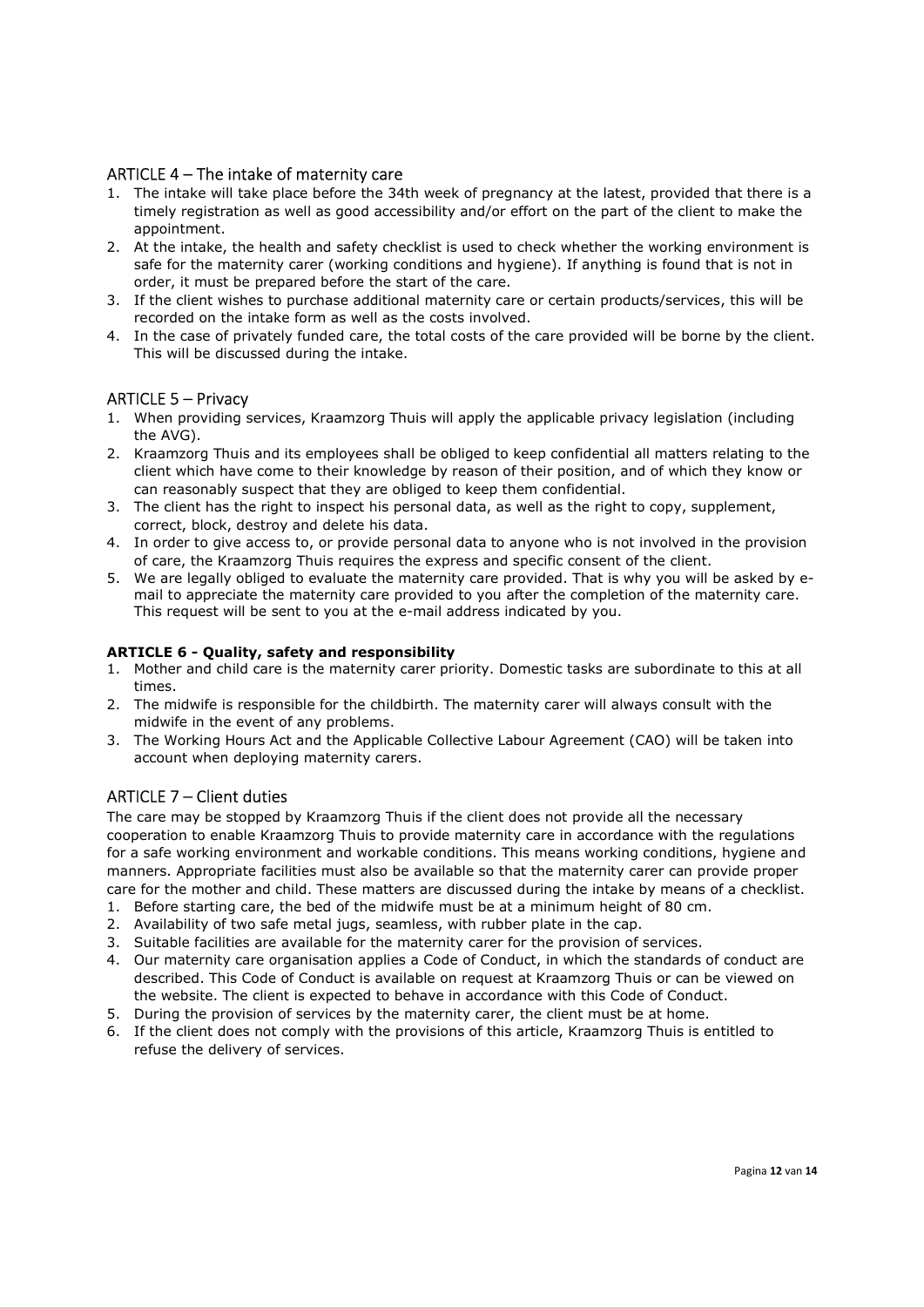## ARTICLE 8 - Rights and obligations of the maternity care provider

- 1. Employees of Kraamzorg Thuis do not smoke at the client's home, not even during the breaks.
- 2. It is not permitted for maternity carer to be authorised for financial matters, such as the use of a client's credit card and/or the client's bank card.
- 3. Gifts or presents with a total value of more than € 25,- may not be accepted by the maternity carer.
- 4. Under no circumstances may the maternity carer transport clients or other family members, not even in the client's car.
- 5. The maternity carer does not receive a house key from the client, unless arrangements have been made for this in a key agreement.

#### ARTICLE 9 - Liability / Damage settlement

- 1. The client is deemed to be insured for legal liability.
- 2. Damage caused by incorrect or incomplete instructions from the client will not be compensated.
- 3. Maternity carers may only work with good and safe equipment (including safe connections) and good and safe materials (such as jars). Damage caused by faulty or unsafe equipment/ material will not be compensated.
- 4. Employees of Kraamzorg Thuis are not allowed to use bank cards, codes and/or credit cards of the client. In case of violation of these, Kraamzorg Thuis is not liable for any damage.
- 5. Damage (any damage whatsoever) must be reported by the client (at the latest) within 5 days after completion of the maternity care in writing (registered letter) to Kraamzorg Thuis and to Geboortezorgplus Franchise B.V. at the address: Hasselaarsweg 18, 1704 DW Heerhugowaard. The claim report must be received by both organisations within five days after completion of the maternity care, submitted claims that are received after this (complaint)period do not qualify for compensation. The burden of proof and obligation of proof for the receipt of the complaint rests with the client.
- 6. Kraamzorg Thuis is not liable for any form of damage. If damage is suffered, it can only be recovered from Geboortezorgplus Franchise B.V. In case of damage, the client will be charged an excess (own risk) of  $\epsilon$  100,-.
- 7. Compensation for any damage whatsoever is excluded: I: damage caused by intent or gross negligence on the part of the client; II: mage caused by wear and tear;

III: damage caused by loss or theft by third parties, of valuables or shopping money entrusted to the employees of Kraamzorg Thuis, unless there is evidence of intent or gross negligence on the part of the maternity care provider's employee.

IV: Damage amounting to a total (including principal, interest and costs) of more than what the insurance of Geboortezorgplus Franchise B.V. pays out. The insurance pays out a maximum amount of € 2.500.000,-

#### ARTICLE 10 - Complaints and disputes

1. We strive to provide maternity care of the highest possible quality so that we can meet your requirements. If you are not satisfied with our maternity care, we believe it is important that you report this to us, so that we can improve our care. We recommend that you discuss this with our maternity carer as soon as possible.

Should this conversation does not lead to a satisfactory solution, you can submit your complaint to our management in writing, at the latest within five days after termination of the care: Kraamzorg Thuis, mevrouw A. van der Ham, Alk 45, 2201 XL Noordwijk.

Or you can address it to our complaints officer Mr. S.C. van der Leer via (preferably) sebastiaan@geboortezorgplus.nl or send a letter to Geboortezorgplus Franchise, Hasselaarsweg 18, 1704 DW Heerhugowaard. You can request the complaints regulations from us or consult them on our website, www.kraamzorgthuis.nl.